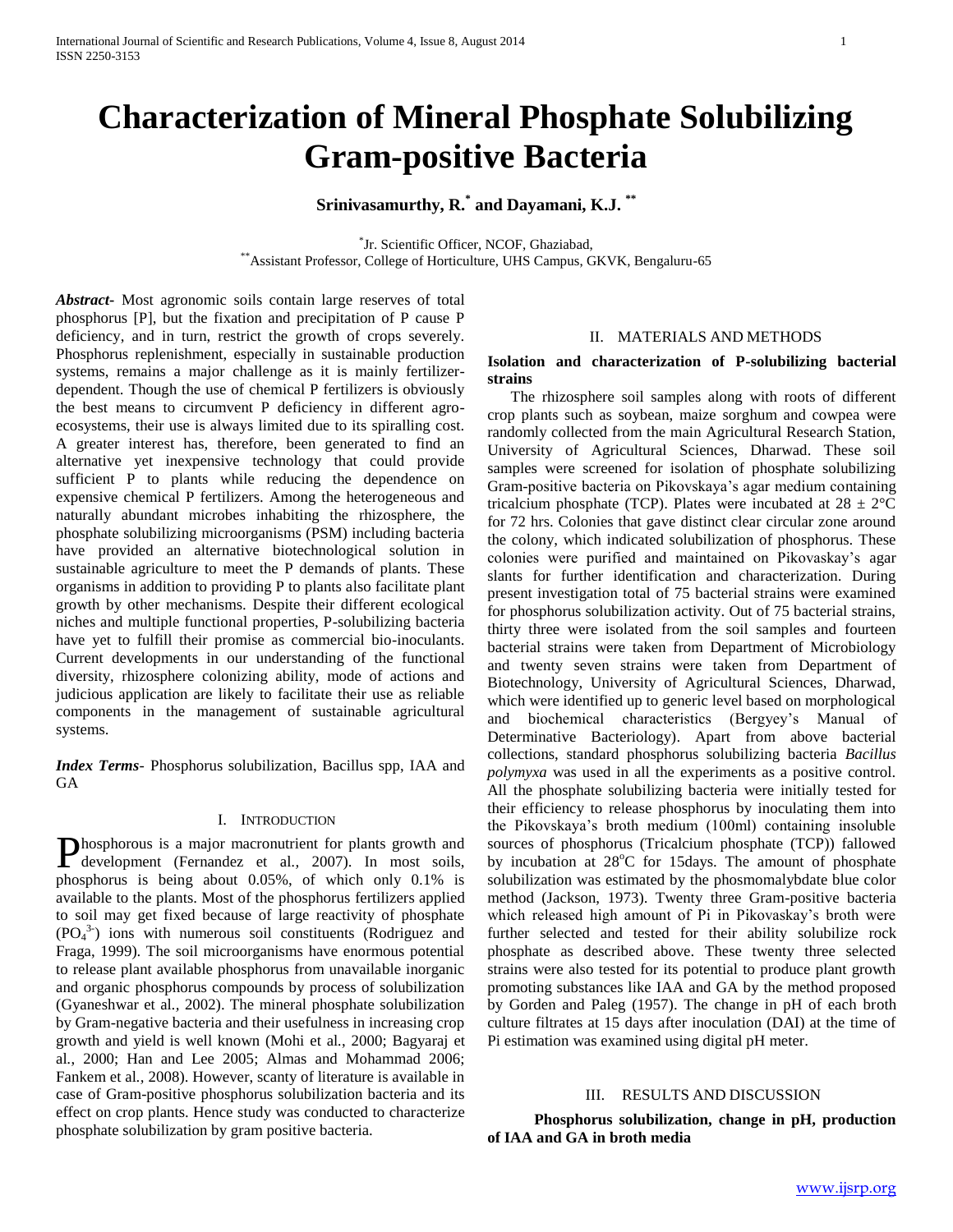Total of seventy five Gram-positive bacteria were examined including reference strain *B. polymyxa* for their activity to release Pi in Pikovskay's broth containing tri-calcium phosphate (TCP) medium and simultaneously measured change in pH of culture filtrates. It was found that, the great variability among bacteria to solubilization of phosphorus from insoluble source media (Table 1). The 23 bacterial strains out of total strains (75) released high amount of Pi from TCP were selected and these bacterial strains of interest were tested for it's ability to solubilize rock phosphorus and plant growth promoting substances (IAA and GA) production.

 There was a great variation in activity phosphate solubilization of isolated strains has been recorded (Table 1). The reference strain *B. polymyxa* released 8.40% solubilized phosphorus from TCP. Some isolated strains had indicated much more activity for phosphate solubilization as compared to reference strain. An isolate *Bacillus spp* (B3) had been produced 7.95% more solubilized phosphorus. Similarly other bacterial strains *B. thuriningenesis* T1, T6 and *Arthrobacter spp* (A1) have been indicated 6.92 %, 5.36 % and 3.22 % respectively as compared to standard strain *B. polymyxa.* The change in pH of the culture filtrates was measured simultaneously with percent Pi estimation by using digital pH meter. The initial pH of 7.0 was maintained at the time of inoculation. The results showed decrease in pH of all the culture filtrates after 15 DAI (Days after inoculation) as compared to initial pH of the broth medium. The drop in pH ranged from 1.31 to 3.46 units at 15 days after inoculation was observed (Table 1). The media inoculated with *B. thuringiensis* PP2 recorded maximum drop in the pH (3.46 units) at 15 days after inoculation. The reference strain *B. polymyxa* recorded 2.86 units drop in the pH of the TCP medium at 15 days after inoculation.

 On the other hand, above strains inoculated in broth media supplemented with rock phosphate have shown almost similar pattern of phosphate solubilization (Table 2). Reference strain solubilized 4.27 % of rock phosphate. Among all isolates studied some of them were found active phosphorus solubilization. The isolated strains *Arthrobacter spp* (A1), *Bacillus spp* (B3, B7 and EB10)*, B. thuringiensis* (T1, T6, T7, T4 and R6) and unidentified strain 121 were found more active for the solubilization of phosphorus from rock phosphate as compared to reference strain (Table 2). In general *Bacillus spp* were shown more active phosphorus solubilization as compared to other strains.

 The change in pH of broth medium containing rock phosphate was also measured at 15 DAI. The drop in pH ranged from 1.35 to 2.91 units at 15 DAI (Table 3). The medium inoculated with *B. thuringiensis* T1 showed maximum drop in the pH (2.91 units) closely followed by *Bacillus spp* B7 (2.65 units) and *B. thuringiensis* T6 (2.6 units). The similar trend of decreasing pH was also observed over a period of incubation with phosphate solubilizing bacteria (Sadaf and Nuzhat, 2008). These results had indicated great variation among Gram-positive bacteria to solubilize the insoluble phosphorus with concomitant decrease in pH of broth medium. The results were indicated acidification of the broth medium is one of the mechanism involved by phosphate solubilizing bacteria. It could be due to production of organic acids by phosphate solubilizing bacteria (Rodriguez et al*.,* 2006; Fankem et al*.,* 2008). This also confirms

the microbial activity and its metabolites play a major role in phosphorus solubilization.

 The Gram-positive P-solubilizing bacteria in addition also have the ability to produce plant growth promoting substances like IAA and GA at varying concentrations under *in vitro*  conditions. Except *Arthrobacter spp* all the other Gram-positive bacteria produced IAA and GA in the range of 0.05 to 0.554 µg ml<sup>-1</sup> and  $0.002$  to  $0.128 \mu g$  ml<sup>-1</sup> broth. Maximum amount of IAA  $(0.554 \text{ µg ml}^{-1})$  and GA  $(0.128 \text{ µg ml}^{-1})$  were produced by *Bacillus spp* (B3). Other strains such as, *B. thuringiensis* T1 had produced 0.560  $\mu$ g ml<sup>-1</sup> IAA and 0.120  $\mu$ g ml<sup>-1</sup> GA (Table 4). Variation in the amount of IAA and GA production by different P-solubilizing Gram-positive bacteria had probably indicated the metabolic variability among the P-solubilizing bacteria (Defrietas et al*.,* 1997).

#### **REFERENCES**

- [1] Almas, Z. and Mohammad, S. K. 2006. Co-inoculation Effects of Phosphate Solubilizing Microorganisms and Glomus fasciculatumon Green Gram-Bradyrhizobium Symbiosis. Turk J Agric For. 30: 223-230
- [2] Arshad, M. and W. T. Frakenberger. 1998. Plant growth regulating substances in the rhizosphere. Microbial production and functions. Adv. Agron. 62 : 46-151.
- [3] Bagyaraj, D. J., Krishnaraj, P. U. and S. P. S. Khanuja. 2000. Proceedings of the Indian National Sciences Academy Part B. Reviews and Tracts – Biological Sciences. 66: 69-82.
- [4] Bergey's Manual of Determinative Bacteriology, 9th edition by David Handrick Bergeys, Jhon G.Holt published by Lippincott Williams and Wilkins, 1994
- [5] Defreitas, J. R., Banerjee, M. R. and J. J. Germida. 1997. Phosphate solubilizing rhizobacteria enhance the growth and yield but not P uptake of canola (Brassicae napus L.). Biol. Ferti. Soils. 24: 358-364.
- [6] Fankem Henri, NGO NKOT Laurette, Deubel Annette, Quinn John, Mebach Wolfgang, ETOVA Francois-Xavier, NWAGADieudonne. 2008. Solubilization of phosphates and growth promotion by Pseudomonas fluroscens isolated from acidic soils of Cameroon. African Journal of Microbiology research. 2: 171-178
- [7] Fernandez, L. A., Zalba, P., Gomez, M. A and M. A. Sagardoy. 2007. Phosphate solubilization activity of bacterial strains in soil and their effect on soybean growth under green house conditions. Biol.Fert.Soils.43:805- 809
- [8] Gordon, S. A. and L. G. Paleg. 1957. Quantitative measurement of indole acetic acid. Plant Physiology. 10: 37-48.
- [9] Gyaneshwar, P. Naresh, K. G. and L. J. Parekh. 1998 Effect of buffering on the phosphate solubilizing ability of microorganisms. World J. Microbial. Biotechnology. 14:152-156
- [10] Han, H. S. and K. D. Lee. 2005. Phosphate and Potassium Solubilizing Bacteria Effect on Mineral Uptake,Soil Availability and Growth of Eggplant. Research Journal of Agriculture and Biological Sciences 1(2): 176-180.
- [11] Jackson, M. L. 1973. Soil Chemical Analysis, Prentice Hall of India (P.) Ltd., New Delhi.
- [12] Mohi, U. C. Hafizullah and U. M. Zahir. 2000. Dry matter production in mungbean (Vigna radiata L. Wilczek) as influenced by Bradyrhizobium inoculation and phosphorus application. Legume Research. 23 (1): 15-20.
- [13] Panse, V. S. and P. V. Sukhatme. 1985, Statistical Methods for Agricultural Workers, ICAR, New Delhi, pp. 152-155.
- [14] Rodriguez, H. and R. Fraga. 1999. Phosphate solubilizing bacteria and their role in plant growth promotion. Biotechnology Advances. 17: 319-339
- [15] Rodriguez, H., Fraga. R., Gonzalez, T. and Y. Bashan. 2006. Genetics of phosphate solubilization and its potential applications for improving plant growth\_promoting bacteria. Plant and Soil. 287:15-21.
- [16] Sadaf Shahab and Nuzhat Ahmed. 2008. Effect of various parameters on the efficiency of zinc phosphate solubilization by indigenous bacterial isolates. African Journal of Biotechnology 7 (10): 1543-1549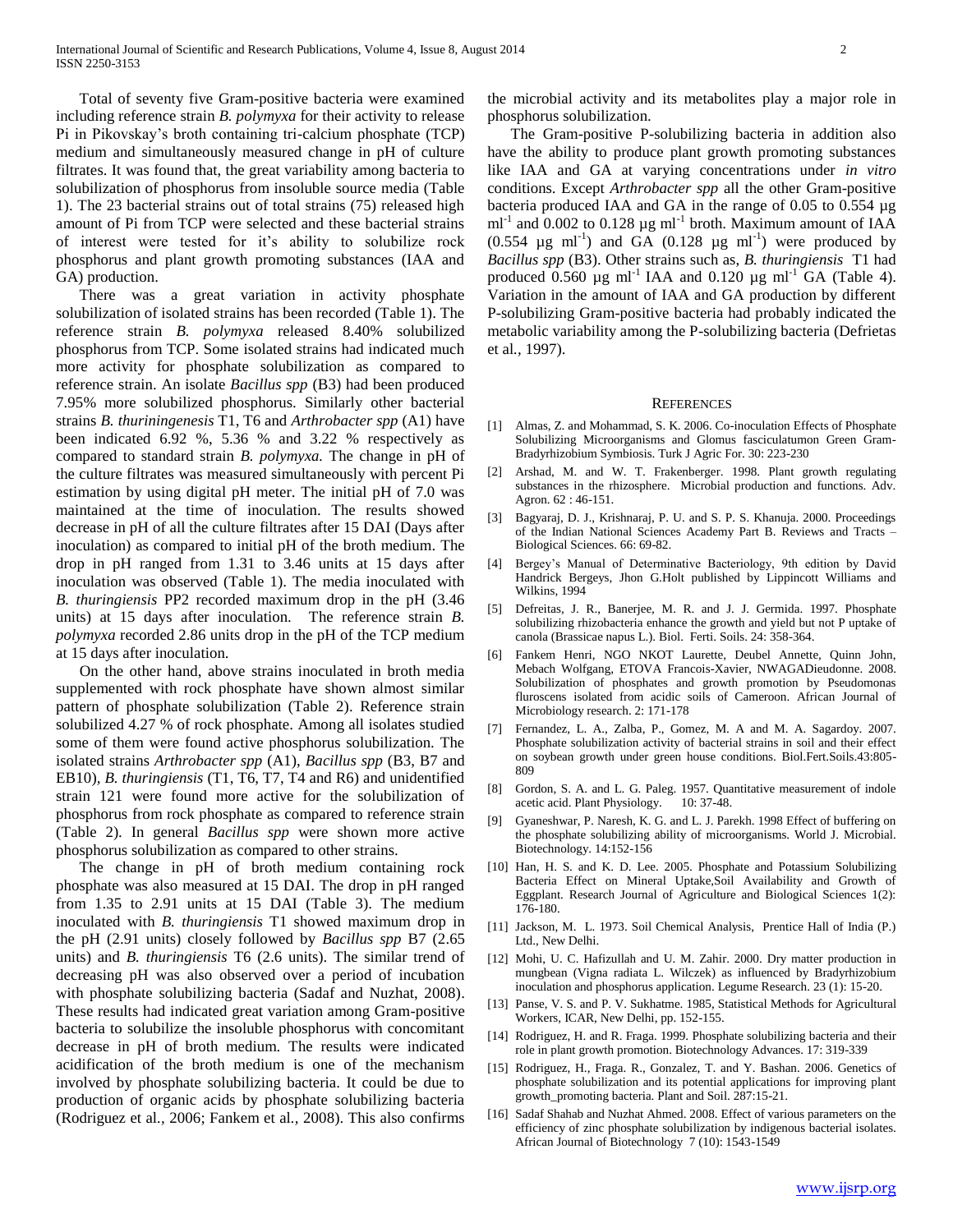- [17] G. O. Young, "Synthetic structure of industrial plastics (Book style with paper title and editor)," in Plastics, 2nd ed. vol. 3, J. Peters, Ed. New in Plastics, 2nd ed. vol. 3, J. Peters, Ed. New York: McGraw-Hill, 1964, pp. 15–64.
- [18] W.-K. Chen, Linear Networks and Systems (Book style). Belmont, CA: Wadsworth, 1993, pp. 123–135.
- [19] H. Poor, An Introduction to Signal Detection and Estimation. New York: Springer-Verlag, 1985, ch. 4.
- [20] B. Smith, "An approach to graphs of linear forms (Unpublished work style)," unpublished.
- [21] E. H. Miller, "A note on reflector arrays (Periodical style—Accepted for publication)," IEEE Trans. Antennas Propagat., to be published.
- [22] J. Wang, "Fundamentals of erbium-doped fiber amplifiers arrays (Periodical style—Submitted for publication)," IEEE J. Quantum Electron., submitted for publication.

#### **AUTHORS**

**First Author** – Dr. Srinivasamurthy R, Jr. Scientific Officer, NCOF, Ghaziabad, srinrcpb@gmail.com

**Second Author** – Dr. Dayamani, K.J., M.Sc (Agri.) Ph.D, Assistant Professor, College of Horticulture, UHS Campus, GKVK, Bengaluru-65,.

**Correspondence Author** – Dr. Dayamani, K.J., gemdaya@gmail.com, gemdaya@yahoo.co.in, Phone: +91 7259552631

| Sl.No             | Isolate No.            | % Pi release | pH                | Sl. No.           | Isolate No.      | % Pi release | pH                |                    |
|-------------------|------------------------|--------------|-------------------|-------------------|------------------|--------------|-------------------|--------------------|
| 1.                | A1                     | 2.86         | 6.08              | 39.               | PP <sub>1</sub>  | 6.24         | 4.92              |                    |
| 2.                | A2                     | 2.13         | 6.50              | 40.               | PP <sub>2</sub>  | 7.24         | 4.70              |                    |
| 3.                | A <sub>3</sub>         | 1.81         | 6.67              | 41.               | PP3              | 7.31         | 5.00              |                    |
| 4.                | A <sub>4</sub>         | 1.13         | 5.80              | 42.               | PP4              | 7.01         | 5.10              |                    |
| 5.                | $\overline{A5}$        | 1.18         | 5.86              | 43.               | PP <sub>5</sub>  | 5.38         | 4.84              |                    |
| 6.                | A <sub>6</sub>         | 0.99         | 5.34              | 44.               | PP <sub>6</sub>  | 4.13         | 4.85              |                    |
| 7.                | A7                     | 0.99         | 6.20              | 45.               | PP7              | 4.09         | 4.87              |                    |
| 8.                | A8                     | 0.99         | 5.36              | 46.               | PP8              | 3.88         | 4.95              |                    |
| 9.                | A <sub>9</sub>         | 1.97         | 5.67              | 47.               | PP <sub>9</sub>  | 4.16         | 4.98              |                    |
| 10.               | A10                    | 1.11         | 5.78              | 48.               | <b>PP10</b>      | 3.98         | 4.99              |                    |
| 11.               | B1                     | 0.98         | 5.33              | 49.               | PP11             | 4.59         | 4.83              |                    |
| 12.               | B2                     | 1.13         | 5.40              | $\overline{50}$ . | <b>PP12</b>      | 4.46         | 4.80              |                    |
| 13.               | B <sub>3</sub>         | 5.50         | 5.45              | 51.               | PP13             | 3.98         | 5.00              |                    |
| 14.               | <b>B4</b>              | 0.97         | 4.89              | 52.               | M1               | 1.30         | 5.05              |                    |
| $\overline{15}$ . | $\overline{B5}$        | 1.18         | 6.15              | 53.               | $\overline{M2}$  | 1.06         | $\overline{5.55}$ |                    |
| 16.               | <b>B6</b>              | 1.25         | 5.50              | 54.               | M <sub>3</sub>   | 1.28         | 6.04              |                    |
| 17.               | B7                     | 1.89         | 5.60              | $\overline{55}$ . | M <sub>4</sub>   | 1.55         | 6.10              |                    |
| 18.               | B <sub>8</sub>         | 1.74         | 5.40              | 56.               | M <sub>5</sub>   | 0.96         | 6.59              |                    |
| 19.               | <b>B9</b>              | 4.12         | 5.26              | 57.               | M <sub>6</sub>   | 1.19         | 6.15              |                    |
| 20.               | B10                    | 1.81         | 5.45              | 58.               | M7               | 2.14         | 5.76              |                    |
| $\overline{21}$ . | EB <sub>3</sub>        | 0.92         | 6.15              | 59.               | $\overline{M8}$  | 9.80         | 6.20              |                    |
| 22.               | EB9                    | 0.93         | 6.59              | $\overline{60}$ . | M <sub>9</sub>   | 9.52         | $\overline{5.92}$ |                    |
| $\overline{23}$ . | EB10                   | 3.00         | $\overline{5.26}$ | $\overline{61}$ . | M10              | 8.62         | 6.65              |                    |
| 24.               | 49                     | 9.18         | 4.80              | $\overline{62}$ . | 11               | 10.15        | 6.40              |                    |
| $\overline{25}$ . | $\overline{T1}$        | 14.92        | 4.84              | $\overline{63}$ . | 131              | 10.02        | 4.87              |                    |
| 26.               | $\overline{T2}$        | 6.12         | 4.92              | 64.               | $\overline{16}$  | 8.43         | $\overline{5.26}$ |                    |
| 27.               | $\overline{T3}$        | 8.13         | 4.67              | $\overline{65}$ . | 94               | 4.54         | $\overline{5.58}$ |                    |
| 28.               | T <sub>4</sub>         | 11.17        | 4.80              | 66.               | $\overline{98}$  | 3.64         | 5.73              |                    |
| 29.               | $\overline{\text{T}5}$ | 10.81        | 4.42              | 67.               | $\overline{81}$  | 10.43        | 6.59              |                    |
| $\overline{30}$ . | T <sub>6</sub>         | 13.76        | 4.74              | 68.               | $\overline{121}$ | 11.16        | 6.27              |                    |
| 31.               | T <sub>7</sub>         | 12.77        | 5.84              | 69.               | 104              | 8.30         | 6.15              |                    |
| $\overline{32}$ . | T <sub>8</sub>         | 6.12         | 5.91              | 70.               | 124              | 11.28        | $\overline{5.32}$ |                    |
| $\overline{33}$ . | $\overline{R1}$        | 4.72         | 4.91              | 71.               | 100              | 8.28         | $\overline{5.58}$ |                    |
| 34.               | R2                     | 8.86         | 5.71              | 72.               | $\overline{93}$  | 10.15        | 6.10              |                    |
| 35.               | R <sub>3</sub>         | 5.65         | 4.70              | 73.               | 105              | 11.28        | 4.59              |                    |
| $\overline{36}$ . | R4                     | 4.64         | 4.90              | 74.               | 47               | 7.85         | $\overline{5.50}$ |                    |
| 37.               | R <sub>5</sub>         | 10.01        | 4.90              | 75.               | B. ploymyxa      | 8.40         |                   | 5.84 www.ijsrp.org |
| 38.               | R <sub>6</sub>         | 10.45        | 4.92              |                   |                  |              |                   |                    |

# **Table 1. Percent Pi release from Pikovsakay's broth medium containing tricalcium phosphate (TCP) and change in pH of broth medium at 15 days after inoculation by Gram-positive bacteria.**